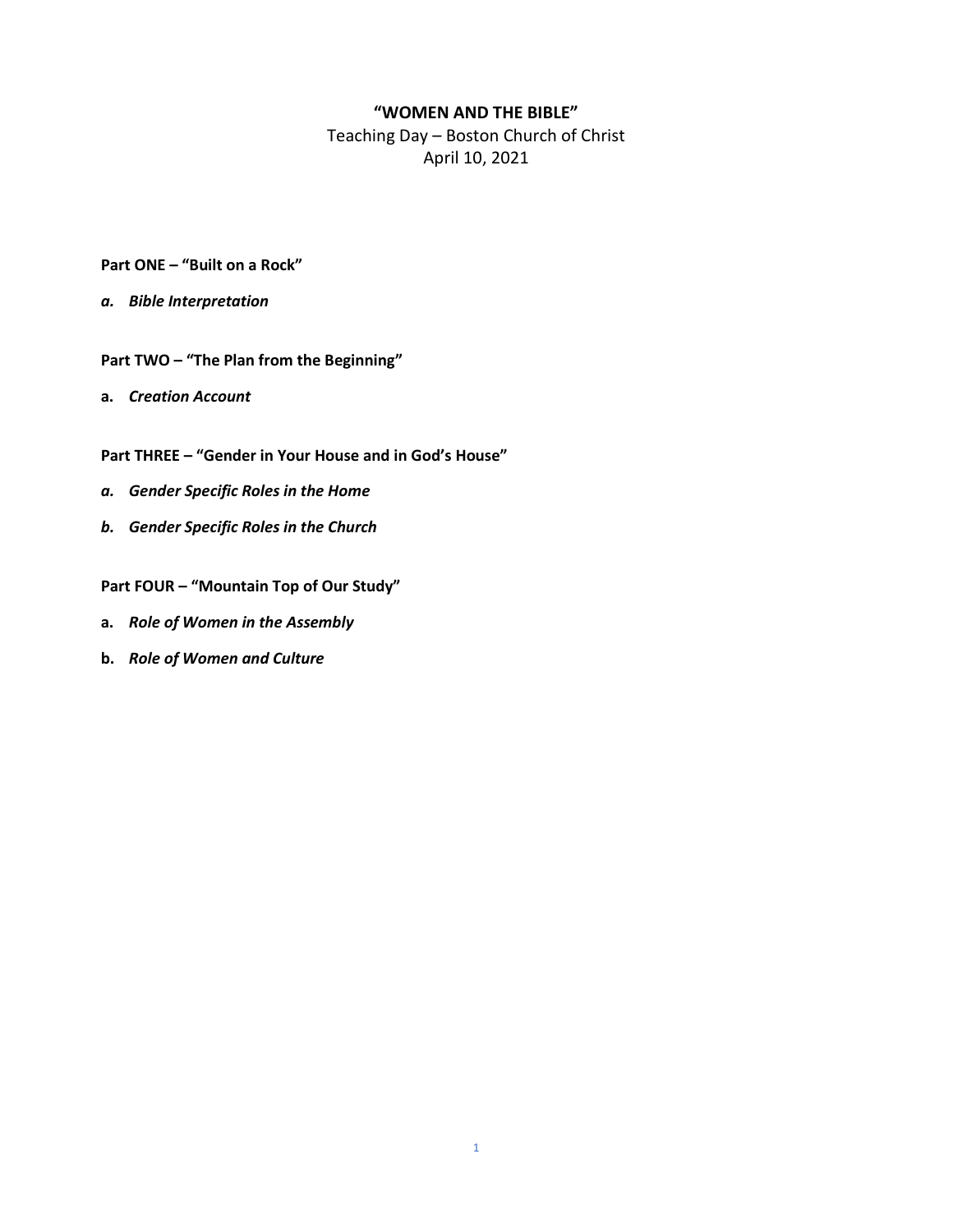#### **"WOMEN AND THE BIBLE"**

#### **Part ONE – "Built on a Rock"**

## **a. BIBLE INTERPRETATION**

#### *Introduction*

 $\triangleright$  Introduce yourself and your role ("tour guide") – explain the day

## *I. "This is a big deal"*

- (1) We care about women
- (2) How we answer these questions reflects our convictions about God's Word
- (3) This topic has the potential to divide

## *II. Key principles that will guide our Bible study*

- (1) Principle #1: We believe that all of the Bible is the Word of God  $> 2$  Tim 3:16-17
- (2) Principle #2: We apply a proven approach consistently
	- $\triangleright$  Begin with the clear teachings and let the Bible explain itself
	- $\triangleright$  Figure out what the passage meant to the original readers
	- $\triangleright$  Resist the temptation to let the world's culture interpret the Bible
	- $\triangleright$  Strive to truly obey Scripture, individually and as church
- (3) Principle #3: We value scholarship but we give it a supporting role
	- $\triangleright$  You can understand this but you need to study it diligently
	- $\triangleright$  Word studies: we use in response to scholarly arguments that need to be refuted
	- $\triangleright$  We have excellent translations
- (4) Principle #4: "Three Buckets"
	- ➢ "*Salvation issues*", teachings that are essential for what it means to be a Christian
	- ➢ "*Sound Doctrine*" (or healthy teaching, 2 Tim 4:3), i.e. what God made clear in His word and what is healthy for the disciple and the church
	- ➢ "*Matters of Opinion*" i.e. what is not clear cut in God's word and therefore should be left to the opinion of the individual

## *III. Approach to this whole topic:*

- (1) Key concern: unity
	- $\triangleright$  Community teaching in ICOC and BCC
- (2) Working with "The Bible and Gender" from the ICOC Teachers.
- (3) Focusing on a small set of passages that speak directly to the topic
- (4) Topics that are not addressed today today's teaching is consistent with our studies of these three topics
	- $\triangleright$  Jesus in the Gospels
	- ➢ Role of gender throughout the Old Testament and New Testament
	- $\triangleright$  Early Christian literature

## *Conclusion*

➢ *This is a big deal* – and today is an answer to Jesus' prayer in John 17:21-23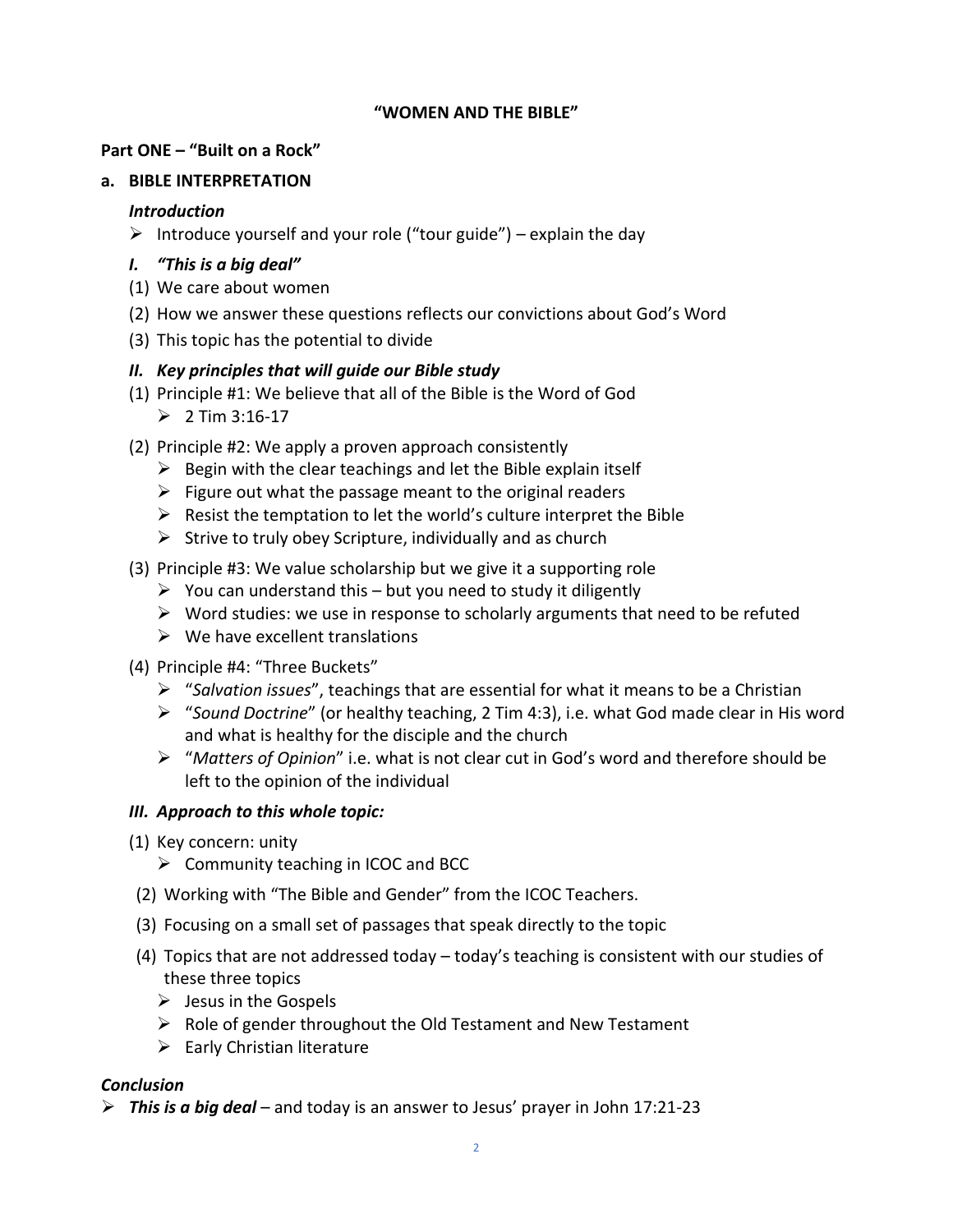## **Part TWO – "God's Plan from the Beginning"**

## **a. CREATION ACCOUNT**

## *Introduction*

- (1) We are continuing to climb the mountain of Bible study. We are in the basecamp called "The Plan from the Beginning."
- (2) A basic question: Are men and women identical in every way or are there differences in roles? Let's look at the Creation account with this question in mind.

# *I. God's Plan from the Beginning*

- (1) God created the earth "and he saw that it was good" (Genesis 1:1-25)
- (2) God created man and female in His own image: Genesis 1:26-31
- (3) The serpent deceived the woman questioning God's goodness: Genesis 3:1-5
- (4) The woman eats, the husband eats the disaster is complete: Genesis 3:6

# *II. Before the Fall and after Fall*

- (1) "In his own image and likeness"
	- $\triangleright$  What does this mean?
	- $\triangleright$  Male and Female: equal but not the same
- (2) Designed for different roles
	- $\triangleright$  It is not good to be alone (2:18)
	- $\triangleright$  "Ezer Kenegdo" (2:18) reminder: original languages to refute misleading scholarship
	- ➢ "Helper Suitable" has not inferior meaning as it is used for God in OT
	- ➢ "Helper Suitable" is a very good translation of "Ezer Kenegdo"
	- $\triangleright$  What about being a single man or a single woman?
		- Incomplete?
		- Mankind versus a single person
- (3) What changed with the Fall?
	- $\triangleright$  The Fall didn't create the gender specific roles but it corrupted them
	- ➢ Indications for differences in roles *before* the Fall
		- The order: Adam was created first, then Eve (note the sequence in 2:7 and 2:18-23; 1 Timothy 2:13)
		- The naming of woman: Adam named Eve; Eve did not name Adam (2:23)
		- The primary accountability: God called Adam to account first after the Fall (3:9)
		- The purpose: Eve was created as a helper for Adam, not Adam as a helper for Eve (Genesis 2:18; 1 Corinthians 11:9)

## *III. Two mainstream interpretations*

- (1) Complementarianism and Egalitarianism
	- $\triangleright$  This is a new study for us but the two camps have been around for a long time
	- $\triangleright$  Complementarianism: Men and women are equal in the image of God while maintaining complementary differences in their roles in marriage and church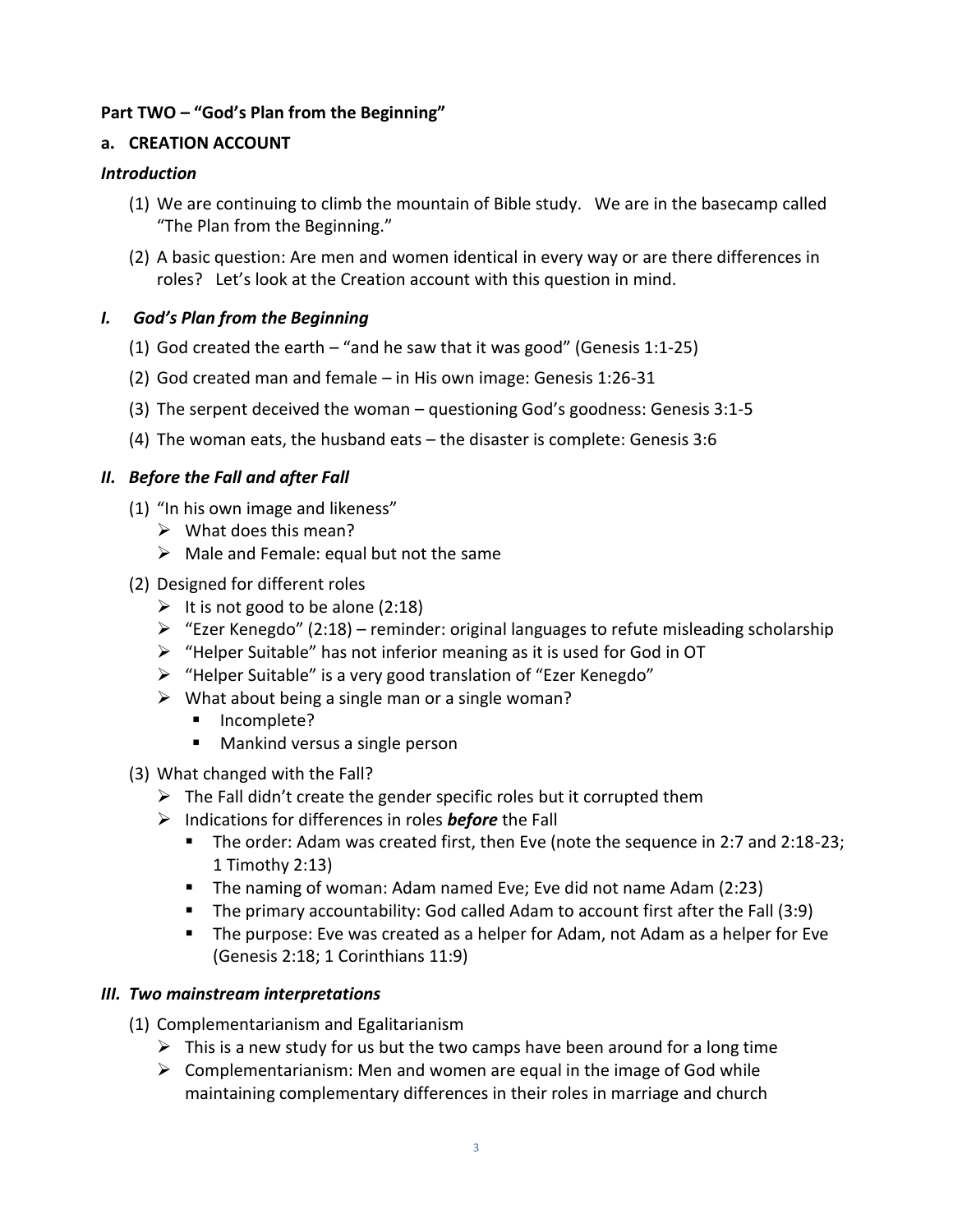- $\triangleright$  Egalitarianism: Men and women are equal in the image of God and the standard for fulfilling a role in marriage and the church is giftedness not gender
- (2) Gender roles in the remainder of the Old Testament (let the Bible interpret itself!)
	- $\triangleright$  Leaders in Israel were male with very few exceptions (Debra as one female judge)
	- $\triangleright$  Twelve tribes were named after the males
	- $\triangleright$  There is overwhelming evidence that men were in charge of their families
	- $\triangleright$  No priestly roles for women throughout the OT
	- $\triangleright$  All of these things indicate gender specific roles
- (3) Jesus and women
	- $\triangleright$  "Jesus and women" is a great study and we don't have time to talk about it today (we are pressing 3 years of study into 3 hours  $\circled{)}$
	- $\triangleright$  Jesus treated women in a way that was completely countercultural.
		- **E** Jesus, the Jew, highly valued women and many women were part of his team
	- $\triangleright$  John 4: speaking to the Samaritan woman or in Luke 7, he let the sinful woman wash his feet
		- Jesus broke the rules when it came to women
	- $\triangleright$  It would have been easy for Jesus to name 6 male and 6 female apostles
		- Why did he not do so?
		- Jesus was certainly not trying to be "culture compliant"
	- $\triangleright$  We are not going to study this out today because of time but also because Jesus' dealing with women is completely consistent with our study
- (4) Galatians 3:28
	- $\triangleright$  A signature scripture as proof that the gender specific roles are gone under the New Covenant?
		- This is a grave misinterpretation of this Scripture
		- These verses studied in the context don't speak to gender roles but that in Christ we are all of equal value – independent of our gender, social or ethnic status
		- When it comes to salvation, we are all the same
	- $\triangleright$  Encouragement to study the corresponding chapter in ICOC book

## *Conclusion*

God's plan from the beginning was very good. But man rebelled and corrupted the perfect design. In the next study we are jumping into the New Testament and explore what the apostles say about this topic.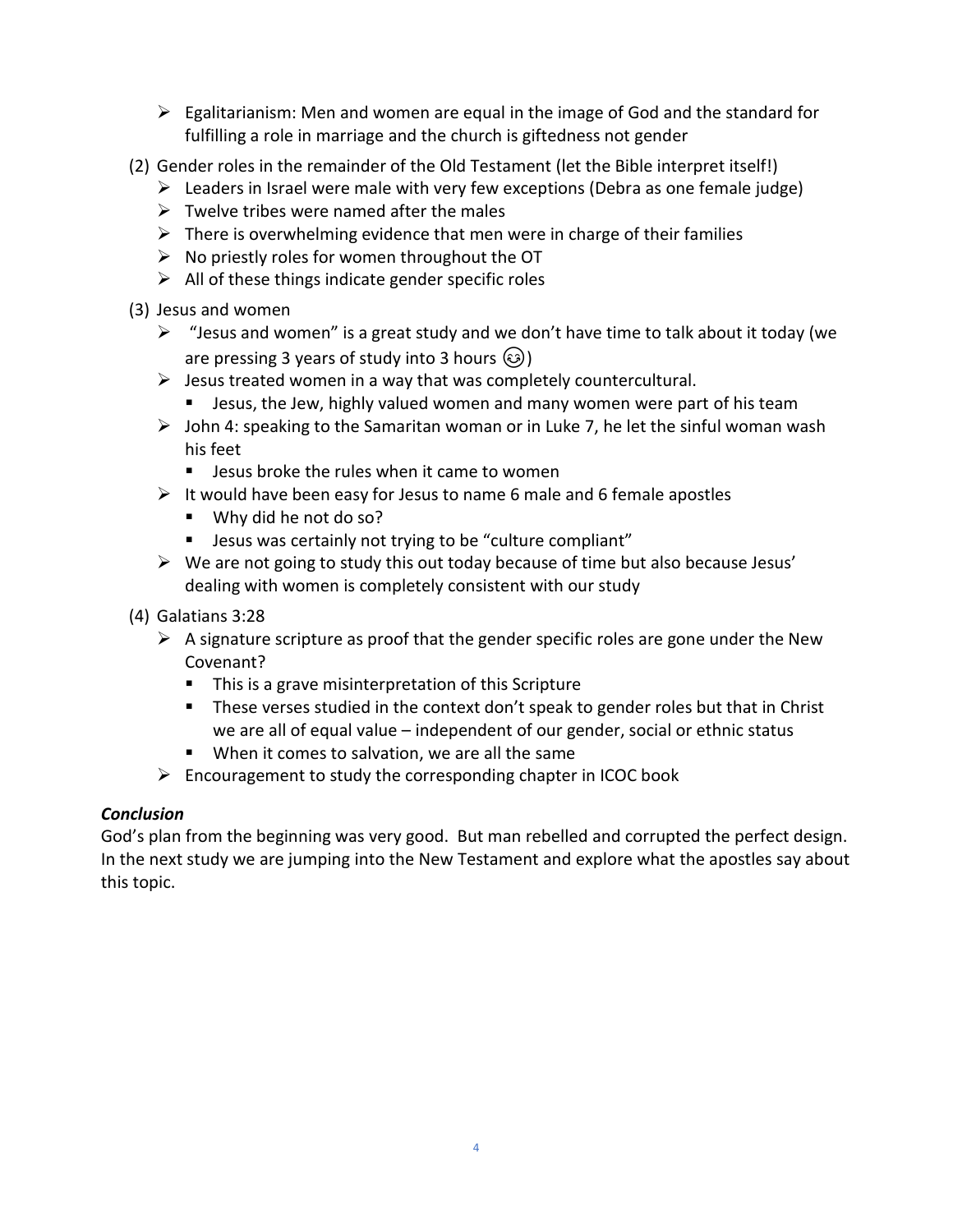## **Part THREE – "Gender in Your House and in God's House"**

## **a. GENDER SPECIFIC ROLES IN THE HOME**

#### *Introduction*

- (1) We are continuing to climb our mountain of Bible study.
- (2) Gender in Your House and in God's House Part I
- (3) Ephesians 5:21-33

#### *I. Family and Culture*

- (1) Household Codes or "family guidelines"
	- ➢ A reference to Colossians 3:18-19 and 1 Peter 3:1-7
	- ➢ "Christianized" Household Codes
	- $\triangleright$  A Command for all: Mutual Submission
	- $\triangleright$  Two new words both of them are a bit "tricky"
		- Submission
		- Headship
- (2) Submission defined
	- $\triangleright$  Following someone else's will
	- ➢ "Willingly out of reverence to Christ"
	- $\triangleright$  Forty times in NT
		- Christ the head of the church: Ephesians 1:22, 4:15-16
		- Submission to God in James 4:7
		- Even Jesus submitting to God in 1 Corinthians 15:28
		- To the governing authorities
	- $\blacktriangleright$  Jesus as main example: Matthew 26:39
- (3) Headship defined
	- $\triangleright$  "Benevolent authority with servant leadership"
	- $\triangleright$  Christ is the head of the church
	- $\triangleright$  Use of the term "headship" in this study
	- $\triangleright$  Why? Divine order hinted on in Genesis
- (4) A word study: kephal*e* "head" or "source"?
	- ➢ Meaning
		- A straightforward reading of the text, along with the archeological evidence, reveal that kephale (head) means authority
		- Interpreting the word "head" to mean "source" creates various "Christological problems," for example: in 1 Corinthians 15:28 Paul says that Christ will be in eternal submission to God, the Father
		- Taking kephale to mean source contradicts most of the imagery in the New Testament, for example: first century hearers of "father and son", which is a recurring image in the New Testament to describe the relationship between God and Jesus, are not going to think "source" but "authority"
		- All major Bible translation translate this term as head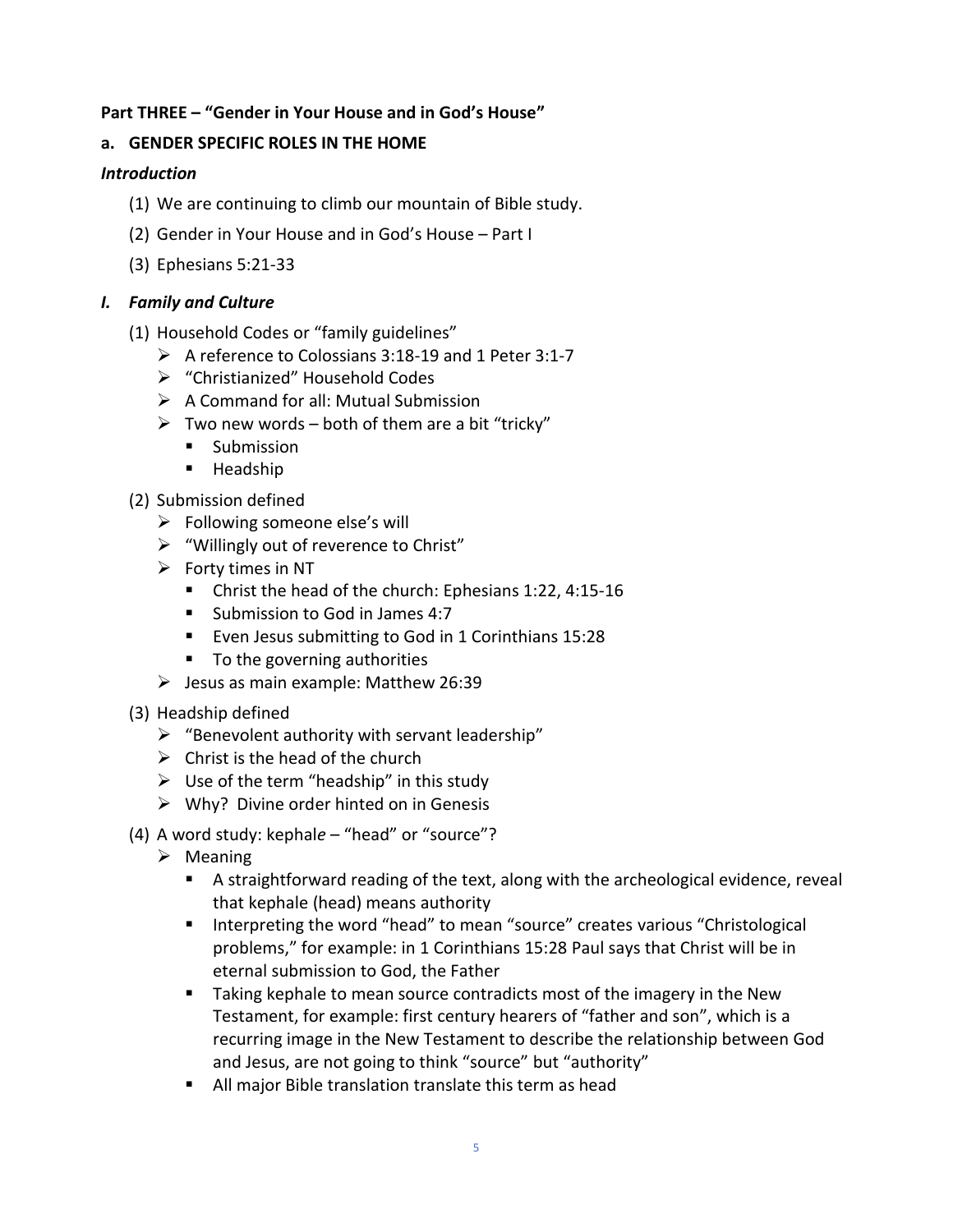■ Detailed discussion in ICOC paper (90/91) with the conclusion that the interpretation as "source" is "weak" and "unpersuasive"

## *II. Marriage, an image for Christ and the Church*

- (1) Ephesians 5:31-33
	- $\triangleright$  An inspiring and challenging image!
- (2) New covenant but "pre-fall" creation order still intact but it assumes the re-creation of human beings as the new creation
	- $\triangleright$  The church consists of disciples who have been re-born in baptism and are filled with the Holy Spirit
	- $\triangleright$  Otherwise all of this does not work
- (3) Husbands and Agape love
	- $\triangleright$  The love that is self-less, self-sacrificing!
	- $\triangleright$  The love with which Jesus loves the Church!

#### *Conclusion*

- (1) Paul's teaching was countercultural back then, it is so today!
- (2) Introduce next two videos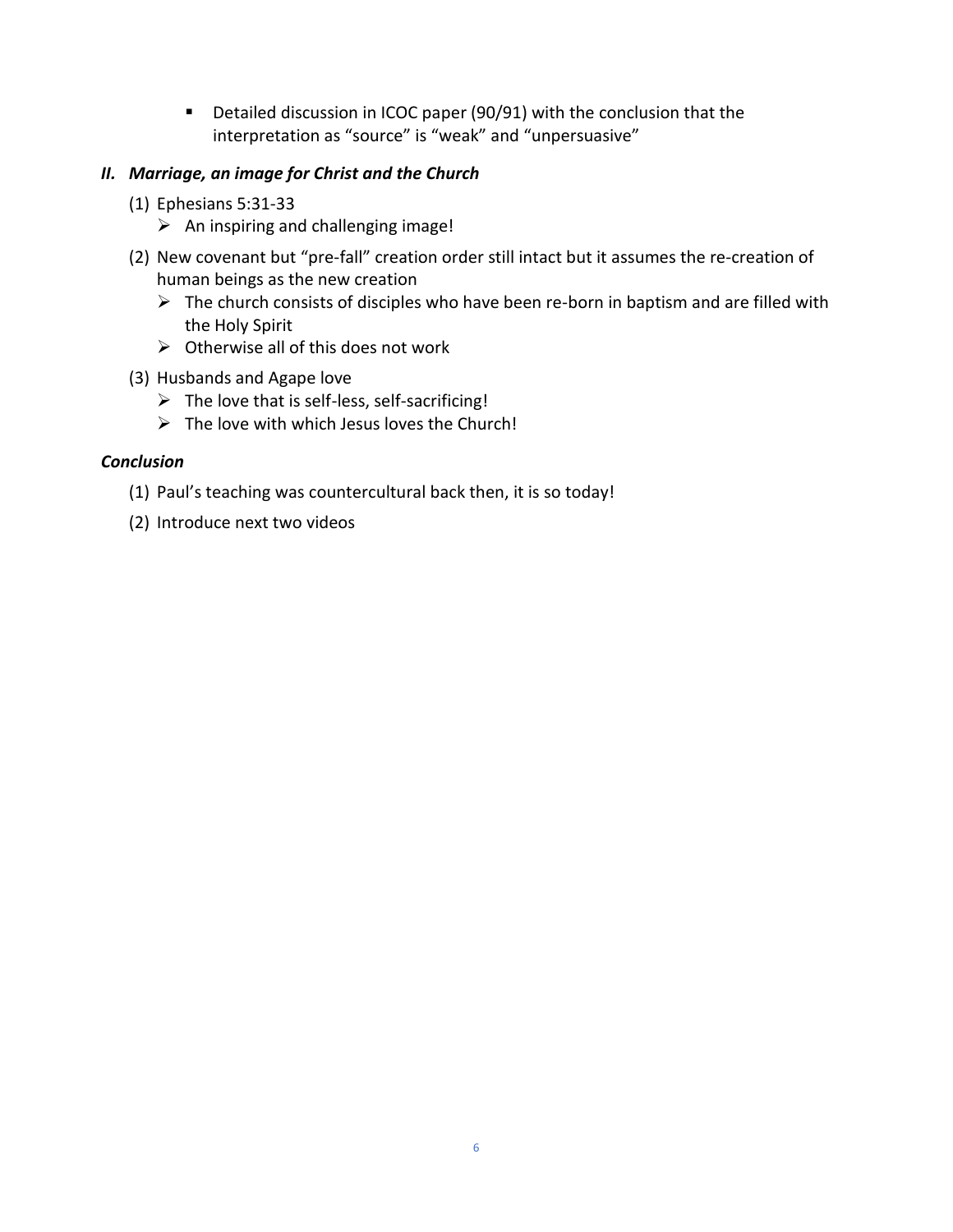## **b. GENDER SPECIFIC ROLES IN THE CHURCH**

#### *Introduction*

- (1) We are continuing to climb our mountain of Bible study.
- (2) Gender in Your House and in God's House Part II
- (3) 1 Corinthians 11:1-16

## *I. A call to order in the Assembly*

- (1) The Church in Corinth: Background
- (2) 1 Corinthians 11:2-16

#### *II. Spiritual gifts versus roles in the Assembly*

- (1) Ekklesia or "Assembly"
	- ➢ Paul's teaching about the people of God is his use of the important word *ekklesia*, a term meaning "congregation," "church," "gathering" or "assembly"
	- ➢ The word *ekklesia* appears 114 times in the NT, with sixty-two instances in Paul.
	- $\triangleright$  In Paul's writings ekklesia refers to (1) a local assembly or congregation of Christians, or (2) a gathering of Christians in a house church setting
	- $\triangleright$  A meaningful definition of "when the church meets" or "assembly" might be: a meeting of the whole church together or meetings of groups comprising the whole church for which attendance would be expected from the elders for each of the disciples
- (2) Use of gifts in the Assembly
	- $\triangleright$  The free use of gifts in the assembly to build up the church is an important concept in Paul's writings
	- $\triangleright$  Women praying & prophesying in the assembly
- (3) Headship in the Assembly
	- $\triangleright$  The principle of Biblical headship is at the core of Paul's answers to some of the underlying challenges in the Corinthian church assemblies
	- $\triangleright$  The male headship principle appears in the NT as principle in the context of church and family)
	- ➢ Whereas "headship" can be defined as "benevolent authority" or "servant leadership," how is it manifested within the assembly of the church?
	- $\triangleright$  It seems that there are two related issues:
	- 1. How is headship implemented i.e. who is "over" the meeting of the assembly? and
	- 2. What is the appearance? While (1) can be objectively established, (2) is fairly subjective. In general, the evangelist or eldership is over the assembly, and we are dealing here more with the appearance
- (4) The possible "tension" between use of gifts and headship
	- $\triangleright$  There is a potential tension between the use of gifts and headship in the assembly
	- $\triangleright$  There is a grey area of what is the assembly
	- ➢ Caution: let's not be "pharisaic"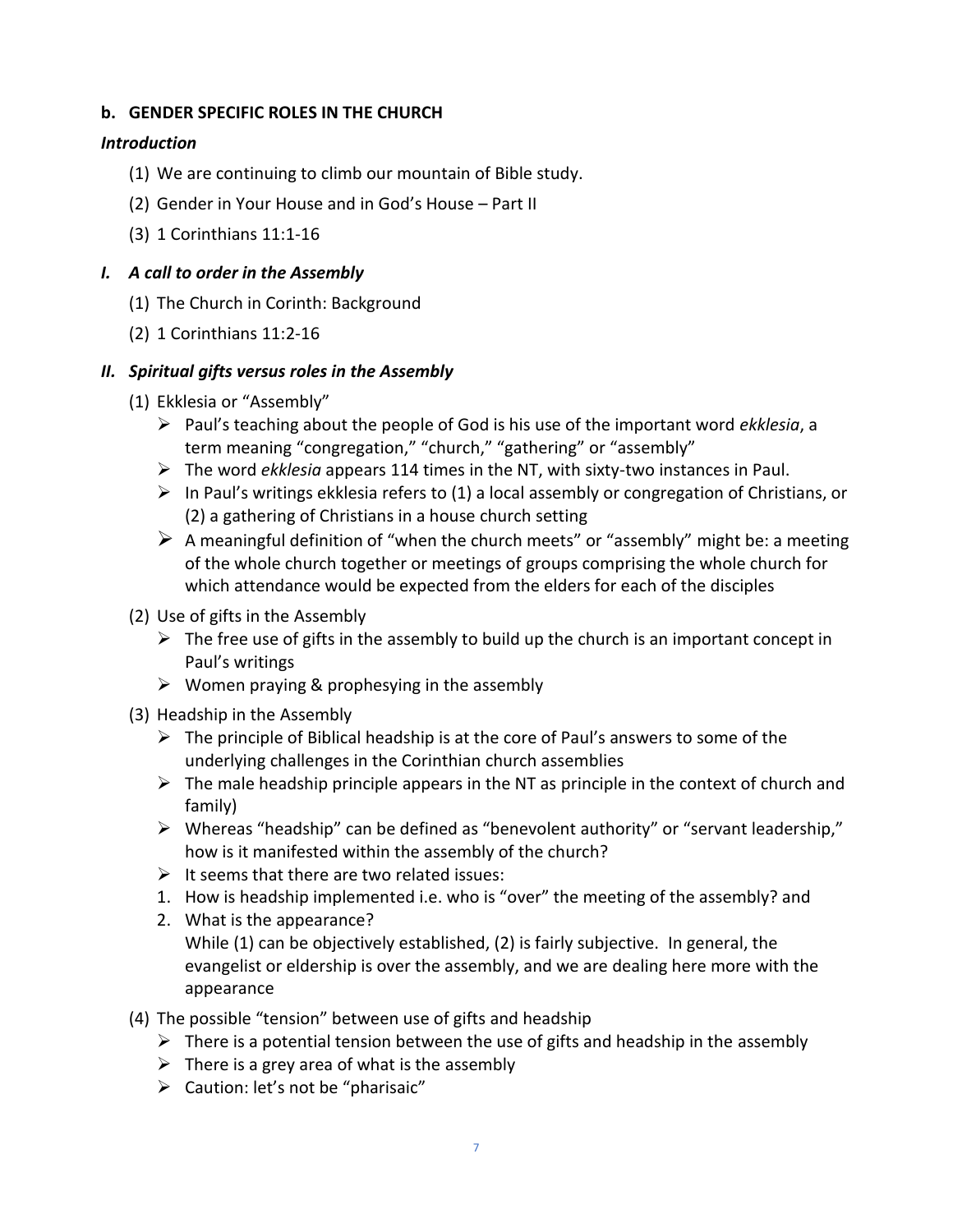(5) What is not the assembly (e.g., "when two are three are gathered")

## *III. Implementation*

- (1) Implementation and appearance: both matter!
- (2) What the use of gifts and headship in the assembly looks like: "What you can expect in the BCC".
- (3) A short, high-level list
	- $\triangleright$  Church governing roles (elders, evangelists) are male
	- $\triangleright$  Rich set of opportunities for sisters to use their gifts inside and outside the assembly
		- Speaking and praying in the assembly
		- Being a strong voice in leadership teams
		- Board seats in Church and Mission Societies
		- Women's ministry leadership roles for marrieds and singles
		- Serving the poor: Hope chapter lead by single sister

#### *Conclusion*

- (1) We are not done yet these are preliminary conclusions!
- (2) Introduce next video and final session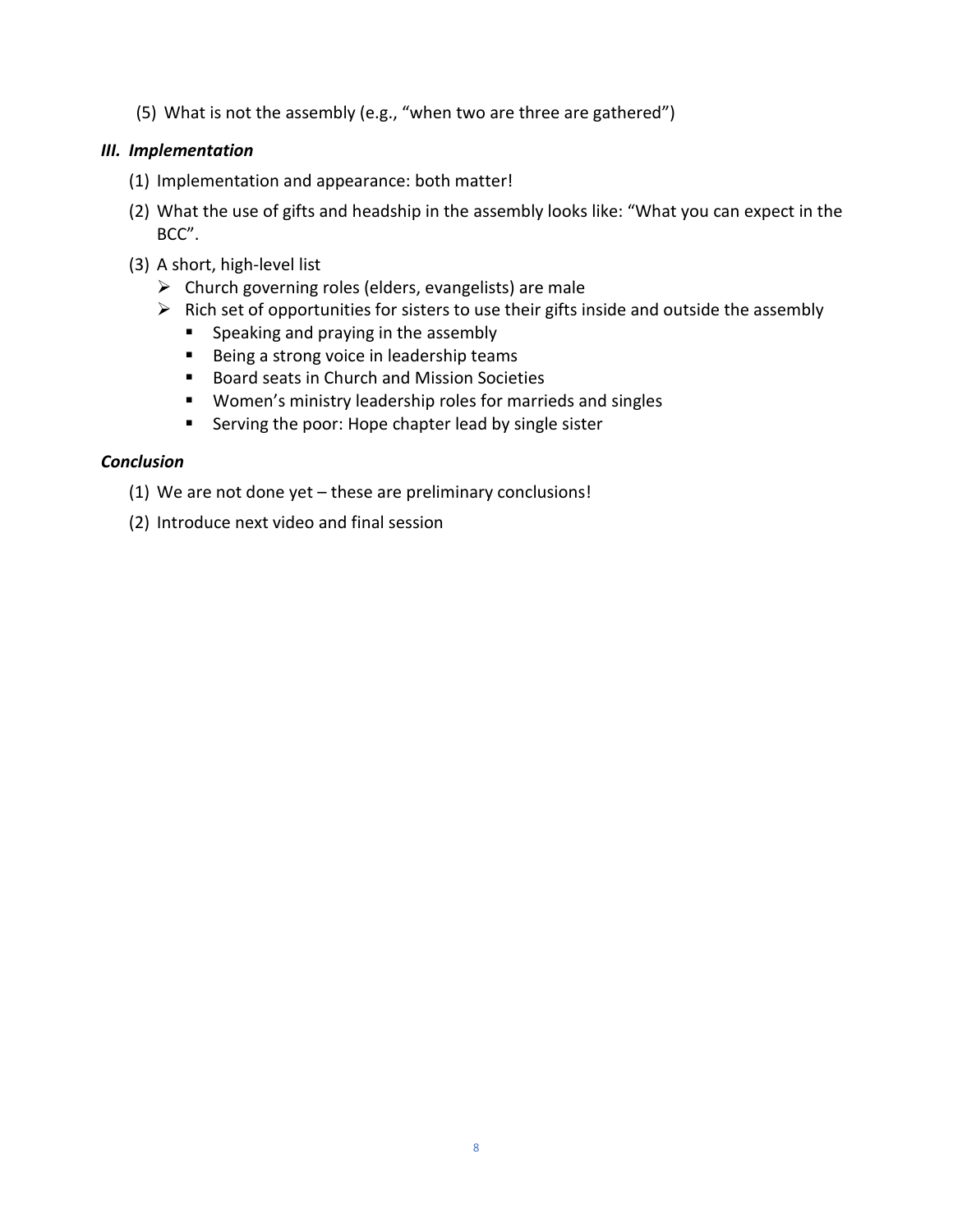# **Part FOUR – "Mountain Top of Our Study"**

# **a. ROLE OF WOMEN IN THE ASSEMBLY**

# *Introduction*

- (1) Last stage of our climb let's do it!
- (2) Mountain Top Part I
- (3) Passages that are important but difficult.

# *I. Review principles from first lesson*

- (1) Paul wrote some things that are hard to understand! (2 Peter 3:16)
- (2) Recap of the interpretation principle we established in Part ONE:
- $\triangleright$  Begin with the clear teachings; let the Bible explain itself; the Bible does not contradict itself
- $\triangleright$  Figure out what the passage meant to the original readers, this includes identifying situational corrections and timeless principles
- $\triangleright$  Resist the temptation to let the world's culture interpret the Bible, exegesis versus eisegesis
- $\triangleright$  Obedience, individually and as church, is key to understanding and freedom (John 8:31-32)

# *II. Context: what is happening in 1 Corinthians 14?*

- (1) Conclusion from 1 Corinthians 11
- $\triangleright$  The Assembly is where the roles play out
- $\triangleright$  The free use of gifts under headship
- (2) The context of 1 Corinthians 12-14
- $\geq 1$  Corinthians 12
	- All about the gifts of the Holy Spirit in the Assembly
	- Image of the Body: one (!) body means "complete unity"
- $\geq 1$  Corinthians 13
	- Agape is more important than any of the gifts!
	- This is the agape love we read about in Ephesians 5, the love with which Jesus loves the church and husbands ought to love their wives.
- $\geq 1$  Corinthians 14:1-25
	- Back to the issues in the Assembly! Paul instructs about the proper use of gifts in the Assembly is powerful!
	- 1 Corinthians is about corrections and corrections: a man sleeps with his father's wife, lawsuits among church members, sexual immorality, marriage issues, disorderly and chaotic assemblies, favoritism at the Lord's Supper, etc. etc. The two chapters 12 and 13 are teaching inspiring doctrines on the Body of Christ and Agape love.

# *III. Interpretation of 1 Corinthians 14:26-40*

- (1) The meaning of 1 Corinthians 14:26
- $\triangleright$  "Brothers and Sisters": the Greek word means brothers, but it is a good translation to include sisters - it may be an equivalent of "you guys"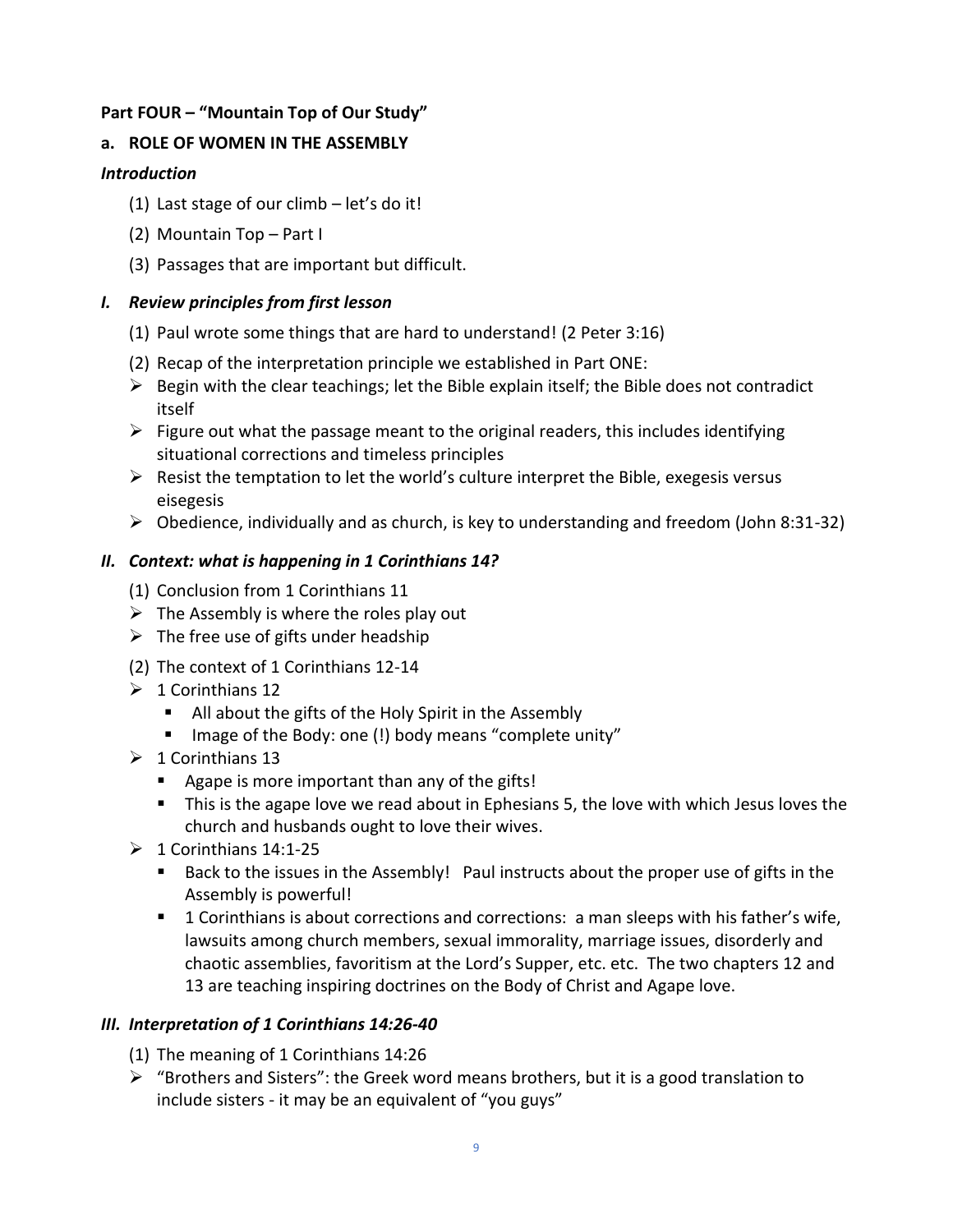- ➢ Word of instruction: the term for *teaching* there was some kind of teaching going on
- $\triangleright$  A very interactive and highly participative worship service!
- (2) The meaning of 1 Corinthians 14:34-35
- (3) Apparent contradiction between 11:2-6 and 14:34-35?
- $\triangleright$  Why does Paul say the women should keep silent in the assembly in chapter 14 when in chapter 11 it is clear that women are speaking and Paul does not disapprove?
- $\triangleright$  Because Scripture does not contradict itself, serious students must view both chapter 11 and chapter 14 as theologically consistent one with the other
- $\triangleright$  Since we believe in the inspiration of Scripture and affirm the resulting commitment to sound principles of biblical interpretation, we cannot say chapter 14 trumps chapter 11 or that chapter 11 trumps chapter 14
- $\triangleright$  We cannot ignore either of the two passages, we have to say "yes" to both
- (4) Resolution
- $\triangleright$  All of the issues in chapters 11-14 are taking place in the Assembly
- ➢ The first occurrence (14:17-28) is employed to command a *tongue speaker* to be silent when no interpreter is present - no reference to gender is made
- ➢ The second occurrence (14:30) is employed to command a *prophet* to be silent when another prophet receives a revelation - no reference to gender is made
- ➢ The third occurrence (14:34) is employed to command *women* to be silent instead of being disruptive
- $\triangleright$  Each of these commands calls upon a different group within the assembly to cease certain types of audible disruptions
- $\triangleright$  Therefore, the instructions in 14:34 do not constitute a universal prohibition of women speaking in the worship assembly; instead, just like the two preceding "be silent" commands, the command in 14:34 is intended only to call for silence relative to vocal disruptions
- $\geq 14:34-35$  is not a universal prohibition but a correction about disruptive behavior

## *Conclusion*

- (1) Recap Paul's Principles
- $\triangleright$  Gifts of the Body of Christ to be used freely in the Assembly for the building up of the Church, the Body of Christ.
- ➢ The headship principle provides order for the Assembly (1. Corinthians 14:40! *But everything should be done in a fitting and orderly way.*)
- $\triangleright$  Paul overriding goal is unity!
- $\geqslant$  1 Corinthians 1:10
- (2) We reached the first of two peaks
- (3) Introduce next video and final session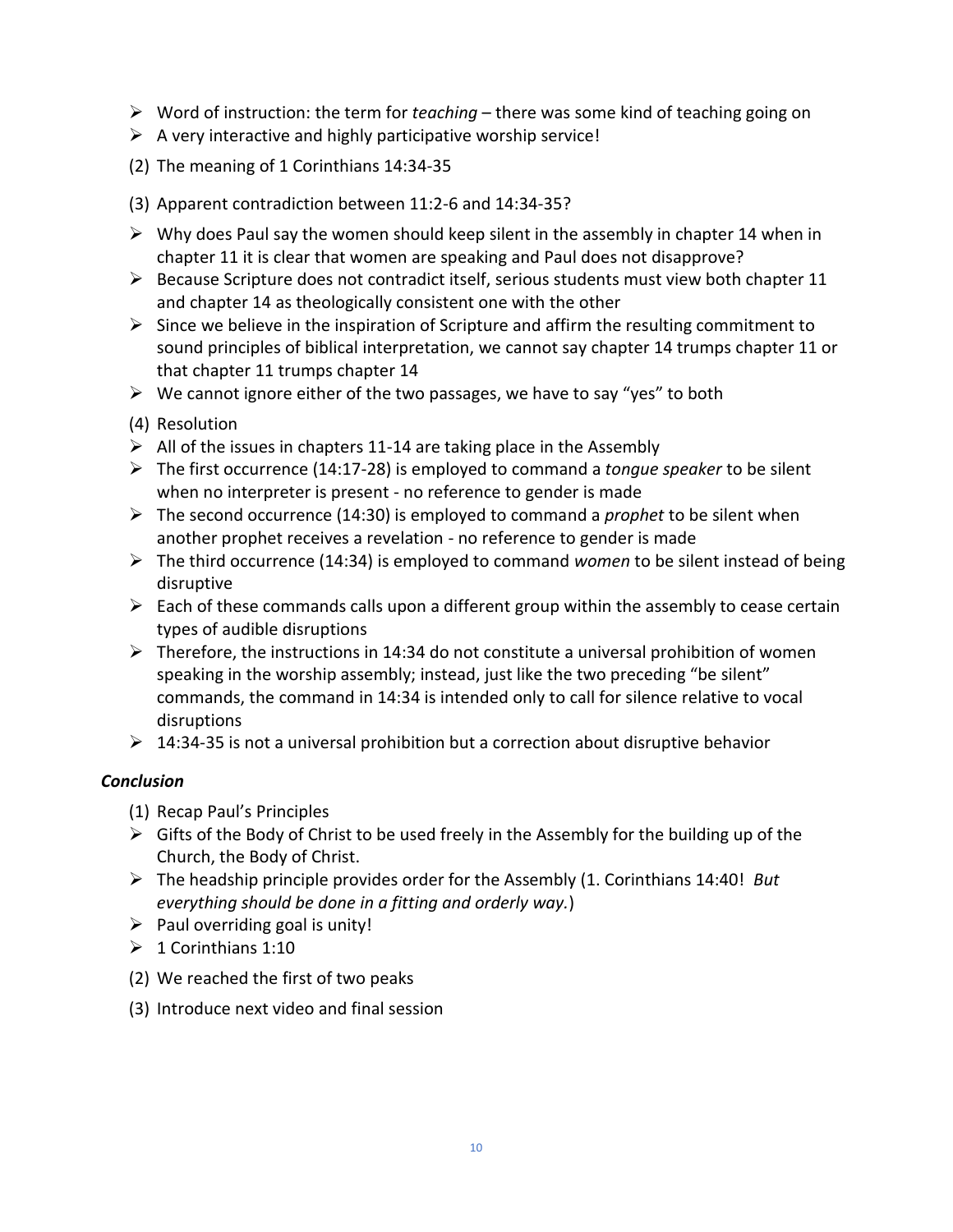## **b. ROLE OF WOMEN AND CULTURE**

#### *Introduction*

- (1) Last peak we are almost there!
- (2) Mountain Top Part II
- (3) Recap from 1 Corinthians

# *I. Context: Timothy in Ephesus*

- (1) Situational but a "church planting manual"
- (2) 1 Timothy 2:8-15
- (3) "One of the most controversial verses in the Bible"
- (4) Context
- $\triangleright$  Paul addresses men (prayer) in a situational correction
- $\triangleright$  Paul addresses women (dress) in a situational correction
- ➢ Paul addresses women in some kind of correction
- $\triangleright$  Paul uses the Creation Order argument to state a timeless principle

# *II. Interpretation*

- (1) A word study: authenteo
- $\triangleright$  "to teach": Is the standard word for teaching in the church. What kind of speaking or teaching does he have in mind? As we have established, Paul cannot be prohibiting all speaking by women in the Assembly.
- ➢ "to assume authority" (grk *authenteo*)": this is the 3rd original language word study for us today. What does authenteo mean?
	- a. Read it in different translations
		- NIV "not to assume authority over a man"
		- ESV "not to exercise authority over a man"
		- $K$ JV "not to usurp authority over"
	- b. Two main options: usurping authority meaning just grabbing control or having authority in an orderly manner.
	- c. *Authenteo* is not found in any other place in the Bible
	- d. It seems that Paul is prohibiting some kind of authoritative teaching by women.
- ➢ Conclusion: non-conclusive (ICOC teachers agree) and we cannot use this Scripture by itself but we need to let the Bible explain itself.
- (2) Let the Bible interpret the Bible
- $\triangleright$  What we have established so far from 1 Corinthians 11-14
	- Women speak in the assembly
	- The headship principle is followed
- (3) Using 1 Corinthians 11 and 14 to understand 1 Timothy 2
- $\triangleright$  Paul affirms the headship principle by referring it back to the creation order
- $\triangleright$  Women were not allowed to speak in the assembly in Corinth if they were guilty of attempting to exercise authority over or usurp authority from brothers